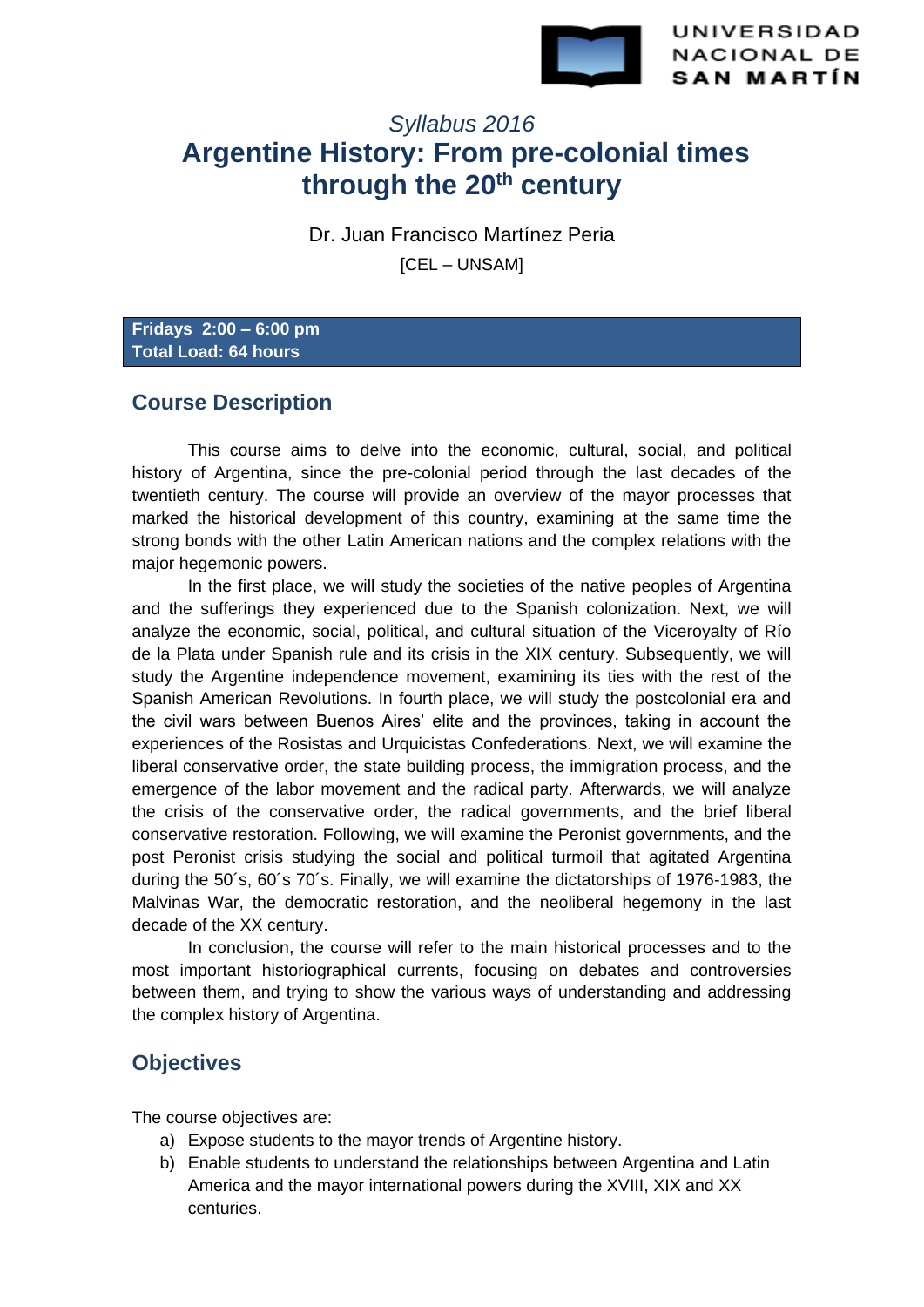

c) Expose students to the main currents of Argentine historiography.

# **Required Textbooks:**

Bethell, Leslie (ed), *The Cambridge History of Latin America*, Cambrigde, Cambridge Univeristy Press, 1986.

Chasteen, John, *Born in Blood and Fire: A Concise history of Latin American*, New York, W. W. Norton & Company, 2011.

Cortes Conde, Roberto, *The Political Economy of Argentina in the Twentieth Century*, Cambridge, Cambridge Latin American Studies, 2009.

Fraser, Nicholas, Gerassi Navarro, Marysa, *Evita: The Real life of Eva Perón*, London, W. W. Norton & Company, 1996.

Halperin Donghi, Tulio, *The Contemporary History of Latin America*, Durham, Duke University Press, 2007.

James, Daniel, *Resistance and integration: Peronism and the Argentine working class 1946-1976,* Cambrigde, Cambridge Univeristy Press, 1986.

Nouzeilles, Gabriela; Montaldo, Graciela ( eds), *The Agrentina Reader: History, culture and politics*, Durham, Duke University Press, 2002.

Page, Joseph*, Perón: A biography*, New York, Random House, 1983.

Rock, David, *Argentina 1516.-1987: From Spanish colonization to Alfonsín*, San Francisco, University California Press, 1987.

Romero, Luis Alberto, *A History of Argentina in the Twentieth Century,* Pennsylvania, Pennsylvania State University Press, 2002.

Romero, José Luis, *A History of Argentine Political Thought*, Stanford, Stanford University Press, 1963.

Shumway, Nicolas, *The Invention of Argentina*, Berkley, University of California Press, 1991.

Smith, Joseph *United States and Latin America: A History of American Diplomacy 1776-2000*, New York, Routledge, 2005

Wright, Thomas, *Latin America in the Era of the Cuban Revolution*, West Port, Praeger Publishers, 2001,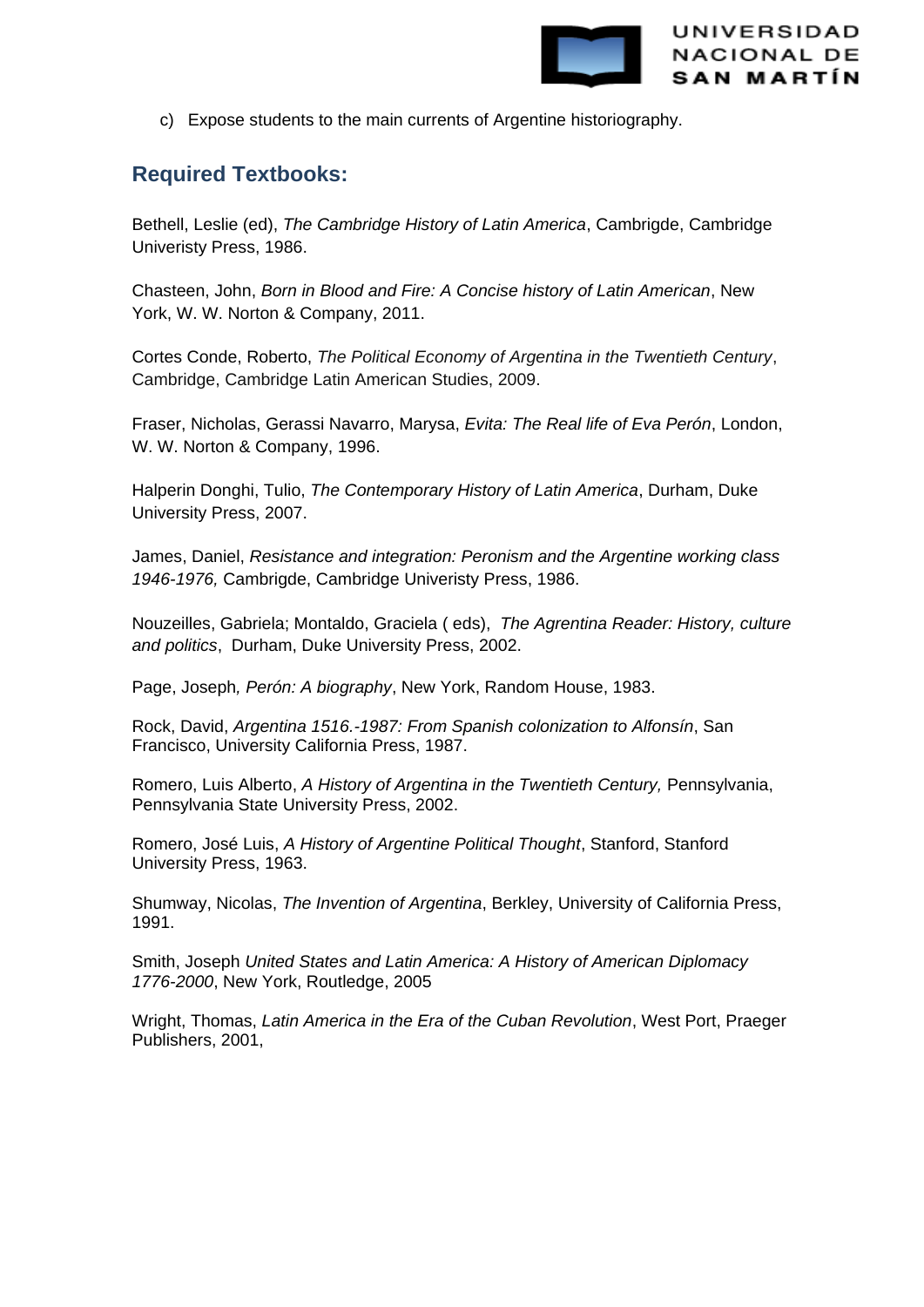

# **CONTENT & COURSE CALENDAR**

This calendar may be subject to changes. The instructor will announce changes in class and distribute updated versions.

**WEEK I - INTRODUCTION TO THE COURSE/ PRE-COLONIAL AMÉRICA/ NATIVE PEOPLES AND SPANISH CONQUEST/SPANISH COLONIAL ORDER AND POPULAR RESISTANCE /THE BOURBON REFORMS AND THE VICEROYALTY OF THE RÍO DE LA PLATA/ THE TUPAC AMARU REBELLION** 

## **Readings**

Chasteen, John, *Born in Blood and Fire: A Concise history of Latin America*, chapter 3; Halperin Donghi, Tulio, *The Contemporary History of Latin America*, chapter 1. Rock, David, *Argentina 1516.-1987: From Spanish colonization to Alfonsín*, chapters 1-2.

**WEEK II - THE SPANISH AMERICAN REVOLUTIONS (1789-1825)/ INDEPENDENCE AND BALKANIZATION/ SAN MARTÍN AND THE INDEPENDENCE OF THE SOUTH/ JOSÉ GERVASIO ARTIGAS AND THE POPULAR REVOLUTION IN THE RÍO DE LA PLATA/ SIMÓN BOLÍVAR AND THE GREATER COLOMBIA**

## **Readings**

Bethell, Leslie (ed), The Cambridge History of Latin America, vol 2, chapters 1; Nouzeilles, Gabriela; Montaldo, Graciela ( eds), The Agrentina Reader: History, culture and politics, chapter 2; Rock, David, Argentina 1516.-1987: From Spanish colonization to Alfonsín, chapter 3.

**WEEK III - THE POST COLONIAL ORDER (1825-1850)/ CAUDILLOS AND CIVIL WARS: FEDERALES VS UNITARIOS/ THE RIVADAVIA EXPERIENCIE/ THE ROMANTIC GENERATION/ JUAN MANUEL DE ROSAS AND THE ARGENTINE CONFEDERATION**

## **Readings**

Rock, David, *Argentina 1516.-1987: From Spanish colonization to Alfonsín,* chapter 3; Nouzeilles, Gabriela; Montaldo, Graciela (eds), *The Agrentina Reader: History, culture and politics*, chapter 2; Shumway, Nicolas, *The Invention of Argentina*, chapter 5.

**WEEK IV - URQUIZA AND THE ARGENTINE CONFEDERATION AGAINST BUENOS AIRES/ THE ORGANIZATION OF THE ARGENTINE REPUBLIC/ THE PARAGUAYAN WAR/ GREAT BRITAN´S INFORMAL EMPIRE**

## **Readings**

Rock, David, *Argentina 1516.-1987: From Spanish colonization to Alfonsín,* chapter 4; Shumway, Nicolas, *The Invention of Argentina*, chapter 7.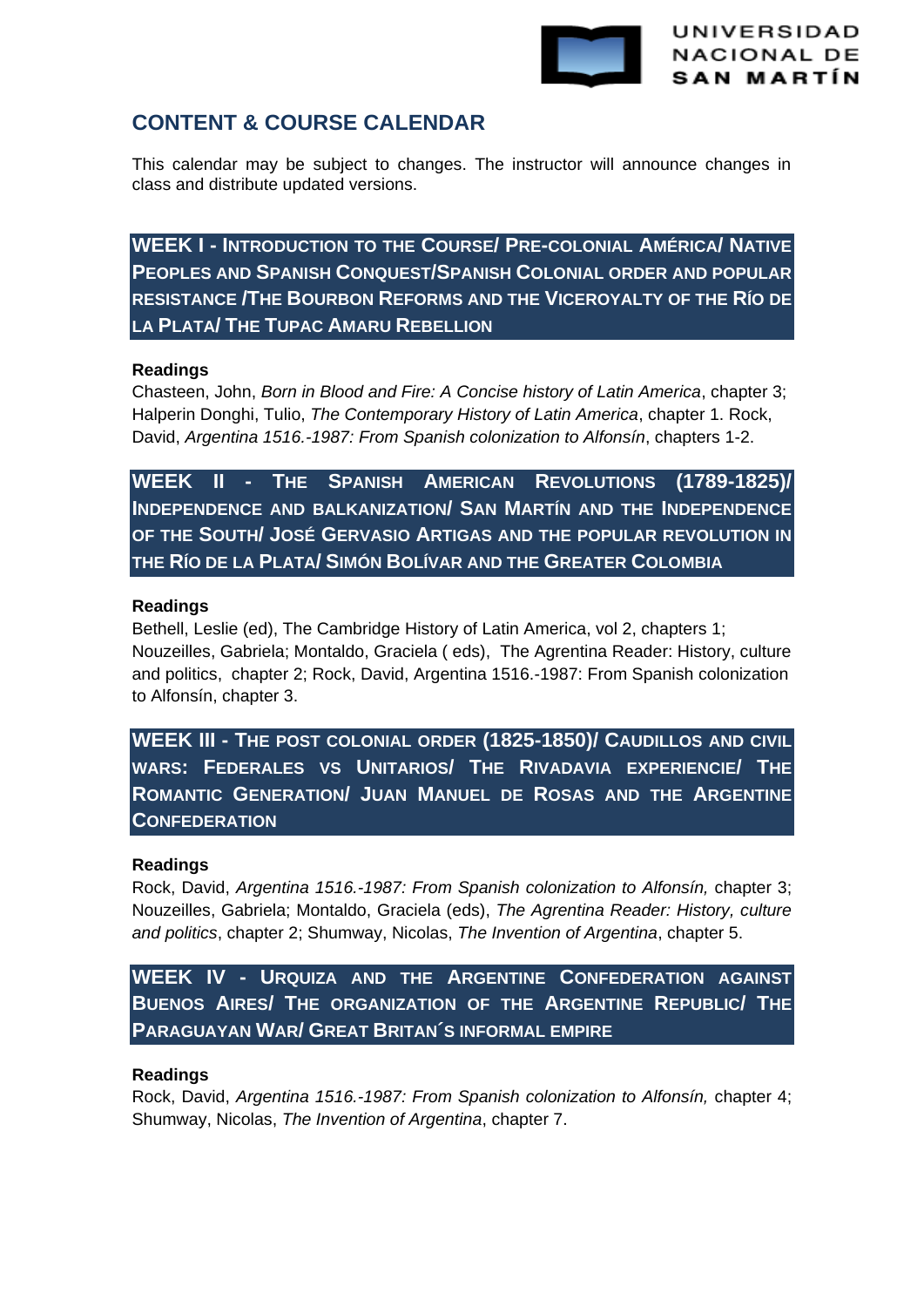

**WEEK V - THE OLIGARCHIC AND NEO-COLONIAL ORDER/ THE CONSOLIDATION OF THE NATION-STATE/ THE CONQUEST OF THE INDIANS/ THE ECONOMIC BOOM AND THE BRITISH IMPERIALISM / THE IMMIGRATION PROCESS AND THE LABOUR MOVEMENT / THE UCR AND THE FIGHT FOR DEMOCRACY**

#### **Readings**

Rock, David, *Argentina 1516.-1987: From Spanish colonization to Alfonsín*, chapter 4; Nouzeilles, Gabriela; Montaldo, Graciela (eds), *The Agrentina Reader: History, culture and politics*, chapter 5.

**WEEK VI - THE CRISIS OF THE OLIGARCHIC AND NEO COLONIAL ORDER (1910-1930)/ HIPÓLITO YRIGOYEN AND THE DEMOCRATIC REFORMS IN ARGENTINA/ THE FIRST WORLD WAR/ THE ECONOMIC CRISIS AND ITS INFLUENCE/ THE CONSERVATIVE RESTORATION**

#### **Readings**

Rock, David, *Argentina 1516.-1987: From Spanish colonization to Alfonsín,* chapters 5, 6. Romero, Luis Alberto, *A History of Argentina in the Twentieth Century,* chapters 2, 3.

**WEEK VII - PERÓN, EVITA AND THE PERONISMO MOVEMENT/ POPULAR MOBILIZATION, LABOUR MOVEMENT, SOCIAL REFORMS, INDUSTRIALIZATION AND NATIONALISM**

#### **Readings**

James, Daniel; *Resistance and integration: Peronism and the Argentine working class (1946-1976)*, chapters 1, 2; Romero, Luis Alberto, *A History of Argentina in the Twentieth Century,* chapter 4; Page, Joseph*, Perón: A biography,* part 3; Fraser, Nicholas, Gerassi Navarro, Marysa, *Evita: The Real life of Eva Perón*, chapter 7.

**WEEK VIII - THE COUP AGAINST PERÓN/ DICTATORSHIP AND PERSECUTION AGAINST PERONISM/ LIMITED DEMOCRACY: FRONDIZI AND ILLIA/ THE CUBAN REVOLUTION AND ITS INFLUENCES/ ONGANIA AND THE "ARGENTINE REVOLUTION"/ US IMPERIALISM/ POPULAR MOBILIZATION, POLITICAL RADICALIZATION AND LEFT WING PERONISM**

#### **Readings**

James, Daniel; *Resistance and integration: Peronism and the Argentine working class (1946-1976)*, chapters 6-8; Romero, Luis Alberto, *A History of Argentina in the Twentieth Century,* chapter 5-6; Wright, Thomas *Latin America in the Era of the Cuban Revolution,* chapters 3; Nouzeilles, Gabriela; Montaldo, Graciela ( eds), *The Agrentina Reader: History, culture and politics*, chapter 7.

**WEEK IX - DEMOCRATIC RESTORATION/ THE THIRD PRESIDENCY OF PERÓN/ PERÓN´S DEATH/ POLITICAL AND ECONOMICAL CRISIS/ GUERRILLA MOVEMENTS, CLASHES BETWEEN RIGHT WING AND LEFT WING PERONISTAS/ ARMY REPRESSION**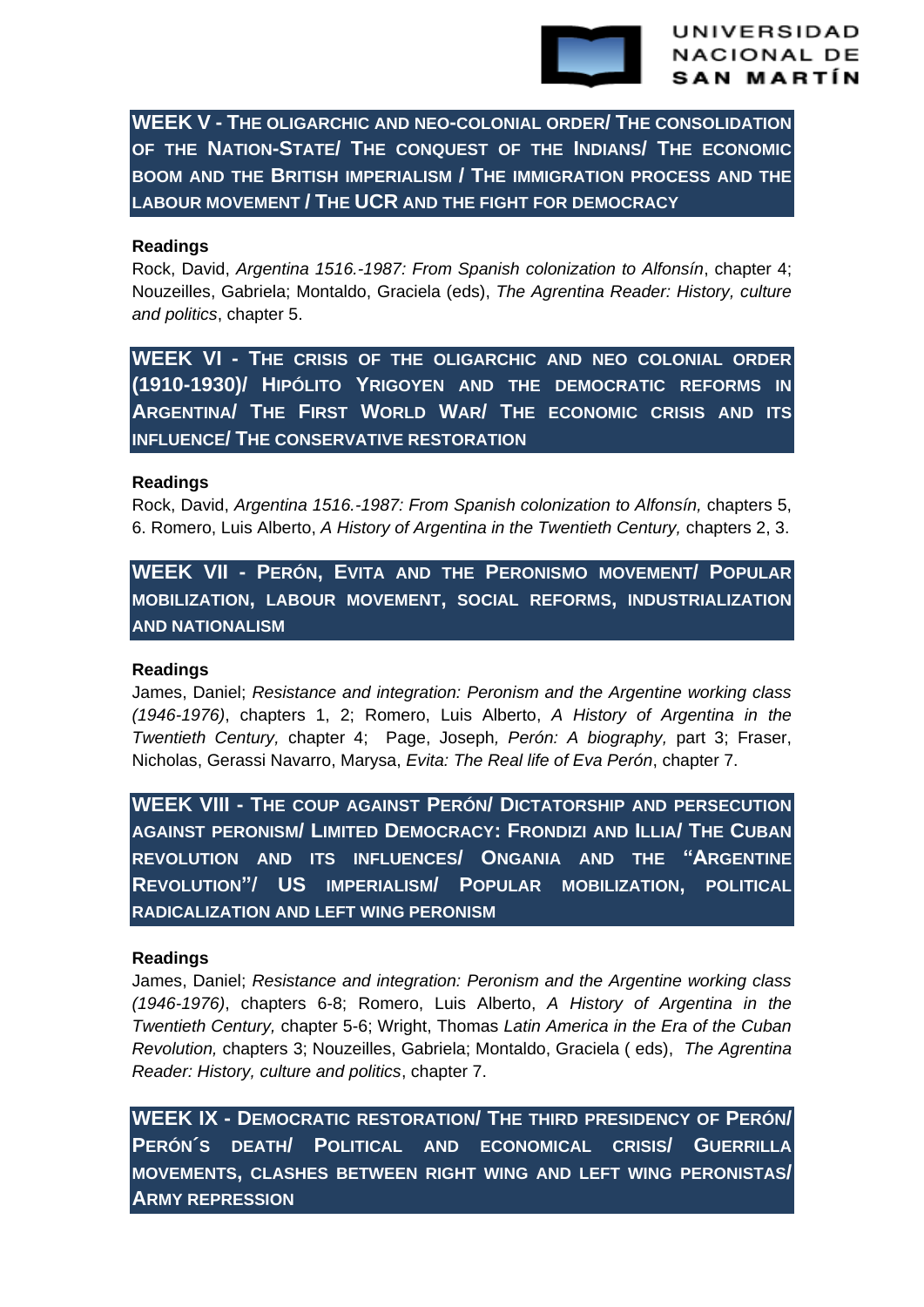

## **Readings**

James, Daniel; *Resistance and integration: Peronism and the Argentine working class (1946-1976)*, chapter 9; Romero, Luis Alberto, *A History of Argentina in the Twentieth Century,* chapter 6; Page, Joseph*, Perón: A biography,* part 4; Nouzeilles, Gabriela; Montaldo, Graciela (eds),*The Agrentina Reader: History, culture and politics*, chapter 7.

**WEEK X - REACTION AND DICTATORSHIPS IN LATIN AMERICA/ OPERATION CONDOR/ TERRORIST STATE GENOCIDE AND "DESAPARECIDOS" IN ARGENTINA (1976-1983)/ US SUPPORT/ NEO-LIBERAL ECONOMIC REFORMS/ RESISTANCE AGAINST DICTATORSHIP/ MALVINAS WAR** 

## **Readings**

Chasteen, John, *Born in Blood and Fire: A Concise history of Latin America*, chapter 9; Rock, David, *Argentina 1516.-1987: From Spanish colonization to Alfonsín,* chapters 8, 9; Nouzeilles, Gabriela; Montaldo, Graciela ( eds), *The Agrentina Reader: History, culture and politics*, chapter 8.

## **WEEK XI - DEMOCRATIC RESTORATION/ ALFONSÍN AND THE TRIALS AGAINST THE ARMY JUNTA/ POLITICAL AND ECONOMIC CRISIS**

## **Readings**

Rock, David, *Argentina 1516.-1987: From Spanish colonization to Alfonsín,* chapter 9; Luis Alberto, *A History of Argentina in the Twentieth Century,* chapter 8; Nouzeilles, Gabriela; Montaldo, Graciela ( eds), *The Agrentina Reader: History, culture and politics*, chapter 9.

**WEEK XII - NEOLIBERALISM IN ARGENTINA AND LATIN AMERICA/ NEW US HEGEMONY AND ECONOMIC REFORMS/ DEINDUSTRIALIZATION, POVERTY AND INEQUALITY/ PIQUETEROS AND POPULAR MOBILIZATION / POLITICAL AND ECONOMIC CRISIS/ POSTNEOLIBERAL GOVERNMENTS AND REFORMISM**

## **Readings**

Chasteen, John, *Born in Blood and Fire: A Concise history of Latin America*, chapter 11; Luis Alberto, *A History of Argentina in the Twentieth Century,* chapter 9.

# **Evaluation & Grading**

## **A) Evaluation Criteria and Requirements:**

It is expected that students read the assigned texts for each class and discus them with their fellow classmates. Student participation through out the course is very important and highly encouraged.

Grades for the course will be assigned as follows:

15% Class Participation.

15% Homework

30% Mid-term exam.